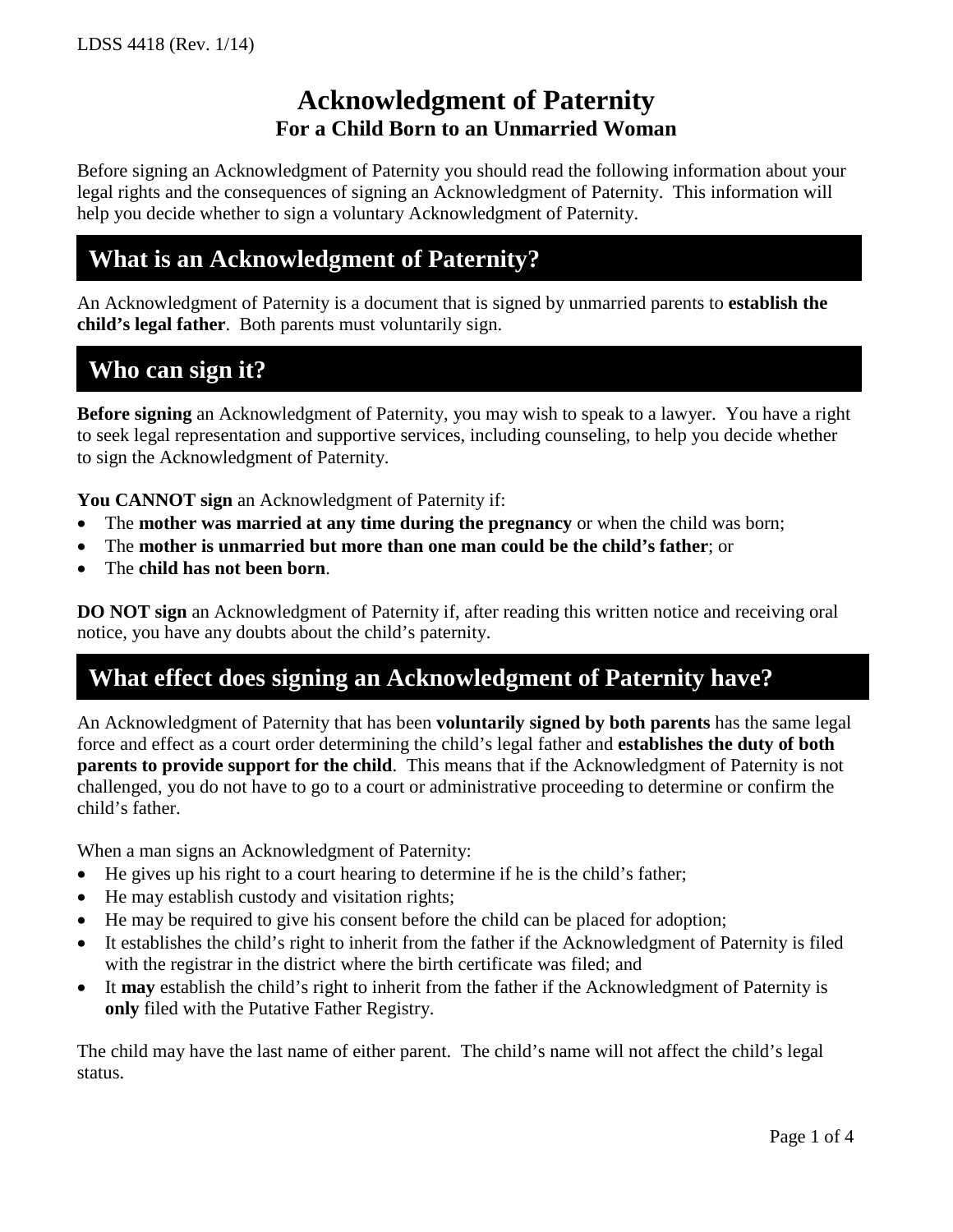# **What happens if you don't sign?**

If an Acknowledgment of Paternity is **not signed by both parents:**

- The **man will not** have a duty to support the child and his name cannot be on the birth certificate until there has been a hearing in court where he is determined to be the father of the child. If the court determines the man to be the father of the child, the court may make an order of support which may be retroactive to the birth of the child.
- If the mother applies for or receives public assistance, the mother's refusal to sign the Acknowledgment of Paternity cannot be considered a failure to cooperate in establishing paternity for the child.

If a **court hearing** is required because both parents do not sign the Acknowledgment of Paternity:

- The man may have a right to free legal representation if he is unable to pay for a lawyer; and
- The man has a right to **genetic marker tests or DNA tests** to help the court determine if he is the father.

## **What happens after you sign?**

If you signed the Acknowledgment of Paternity at a hospital or social services district:

- The original Acknowledgment of Paternity **will be filed for you** with the registrar of the district where the birth certificate is filed; and
- The registrar will mail you a certified copy of the Acknowledgment of Paternity; and
- For births in a New York **hospital not located in New York City**, the registrar will file a copy of the Acknowledgment of Paternity with the State Department of Health and with the Putative Father Registry; or
- For births in a New York **hospital located in New York City**, the registrar (New York City Department of Health and Mental Hygiene) will file a copy of the Acknowledgment of Paternity with the Putative Father Registry.

If you did **NOT** sign the Acknowledgment of Paternity at a hospital or social services district:

- **You** must **mail or take** the original Acknowledgment of Paternity to the registrar of the district where the birth certificate is filed, or in **New York City** to the **New York City Department of Health and Mental Hygiene**, Office of Vital Records, Attention: Corrections Unit Room 144, 125 Worth Street CN-4, New York, NY 10013-4089;
- The registrar will mail you a certified copy of the Acknowledgment of Paternity; and
- For births in a New York **hospital not located in New York City**, the registrar will file a copy of the Acknowledgment of Paternity with the State Department of Health and with the Putative Father Registry; or
- For births **in New York City**, the registrar (New York City Department of Health and Mental Hygiene) will file a copy of the Acknowledgment of Paternity with the Putative Father Registry.

# **What is the Putative Father Registry?**

The Putative Father Registry is a record of the names and addresses of all persons who sign an Acknowledgment of Paternity or who are determined by the court to be the father of a child born to an unmarried mother. This information shall be released to a court or authorized agency upon request, but shall not be released to any other person without a court order for good cause shown.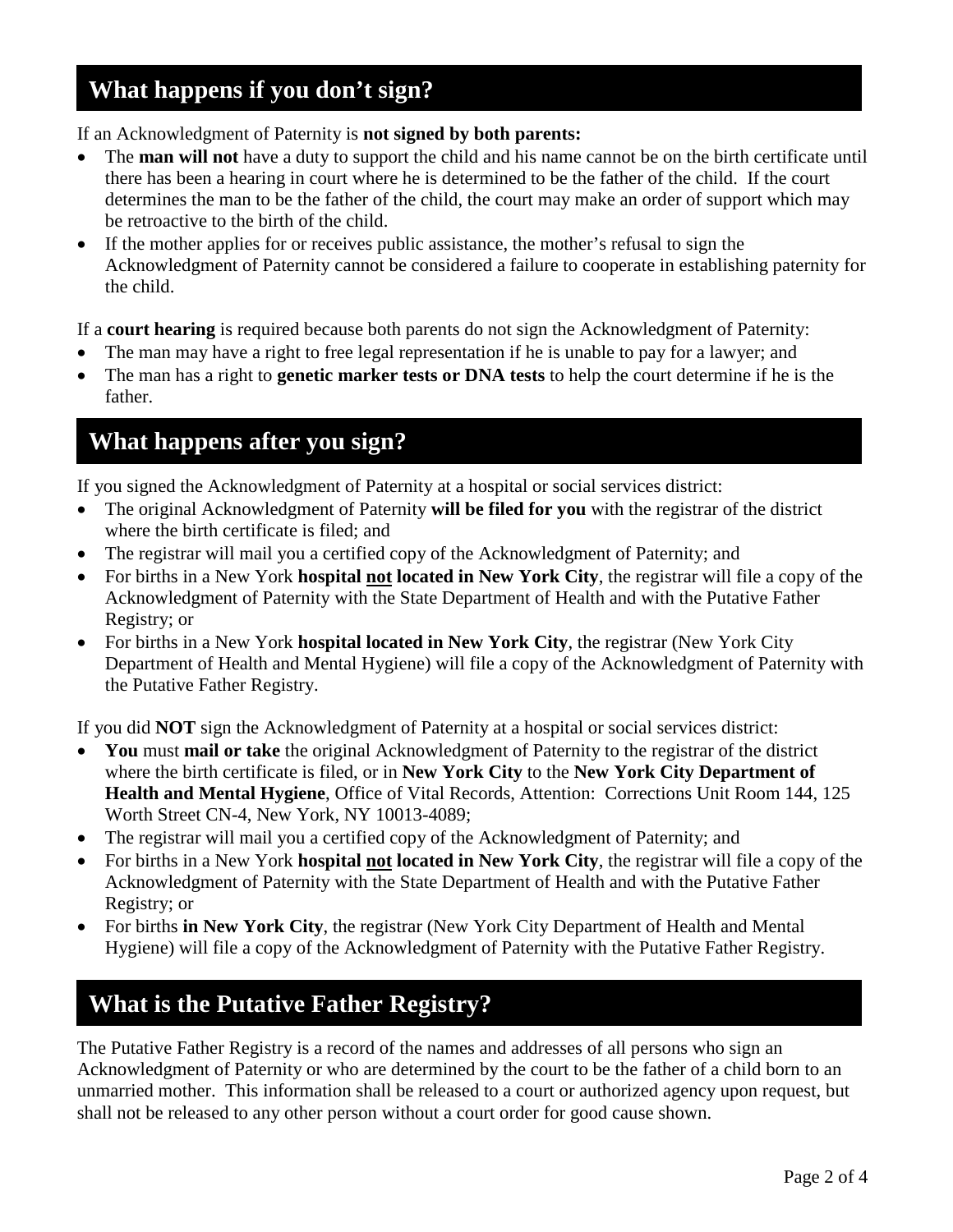# **Can you withdraw the Acknowledgment of Paternity after signing?**

Yes. Either parent has the right to withdraw the Acknowledgment of Paternity by filing a petition to vacate with the family court. The petition can only be filed within the following time limits, which depend upon the age of the parent at the time the parent signs the Acknowledgment of Paternity:

|                                       | The parent is 18 years or older when<br>signing the Acknowledgment of Paternity                                                                                                                                                                  | The parent is under 18 years old when<br>signing the Acknowledgment of Paternity                                                                                                                                                                                                 |  |  |  |  |
|---------------------------------------|--------------------------------------------------------------------------------------------------------------------------------------------------------------------------------------------------------------------------------------------------|----------------------------------------------------------------------------------------------------------------------------------------------------------------------------------------------------------------------------------------------------------------------------------|--|--|--|--|
|                                       | Within 60 days of the date of signing the<br>Acknowledgment of Paternity.                                                                                                                                                                        | Within 60 days after that parent's $18th$<br>birthday.                                                                                                                                                                                                                           |  |  |  |  |
| Whichever<br>is earlier               | Within 60 days of the date on which an<br>answer to a petition is required in a<br>proceeding relating to the child and in<br>which such parent is a party.                                                                                      | Within 60 days after the date on which an<br>answer to a petition is required in a<br>proceeding relating to the child and in<br>which such parent is a party, <b>provided</b><br>the parent was advised at any such<br>proceeding of the right to file a petition<br>to vacate. |  |  |  |  |
| If the time<br>limits have<br>expired | Either parent may only challenge the Acknowledgment of Paternity, in court, if it was<br>signed based on fraud, duress, or mistake of material fact. The burden of proof is on<br>the party wishing to withdraw the Acknowledgment of Paternity. |                                                                                                                                                                                                                                                                                  |  |  |  |  |

If the petition to vacate is filed within the correct time limit or, if after the time limit expired, the parent has successfully challenged the Acknowledgment of Paternity in court, the court will order genetic marker tests or DNA tests to determine the child's father. The court will not order this testing, however, if it finds that it is not in the best interests of the child. Neither parent's legal obligations, including the obligation to support the child, may be suspended during the challenge to the Acknowledgment of Paternity except if the court finds good cause.

If the court determines, following a genetic marker test or DNA test, that the person who signed the Acknowledgment of Paternity is the father of the child, the court shall make a finding of paternity and enter an order of filiation that states he is the father. If the court determines that the person who signed the Acknowledgment of Paternity is not the father of the child, the Acknowledgment of Paternity will be vacated and the court will immediately provide a copy of the order to the registrar and to the Putative Father Registry. If a party is receiving child support services, a copy will be provided to the child support enforcement unit.

# **Can you get a new birth certificate after signing the form?**

Yes. If the Acknowledgment of Paternity is not signed at the time of birth, then a new birth certificate will be issued with the father's name included and, if you changed the child's last name when completing the Acknowledgment of Paternity, the child's last name will be changed on the new birth certificate.

**Questions regarding this form as it relates to the birth certificate process** should be directed to the registrar of the district where the Acknowledgment of Paternity has been or will be filed or in **New York City** to the **New York City Department of Health and Mental Hygiene**.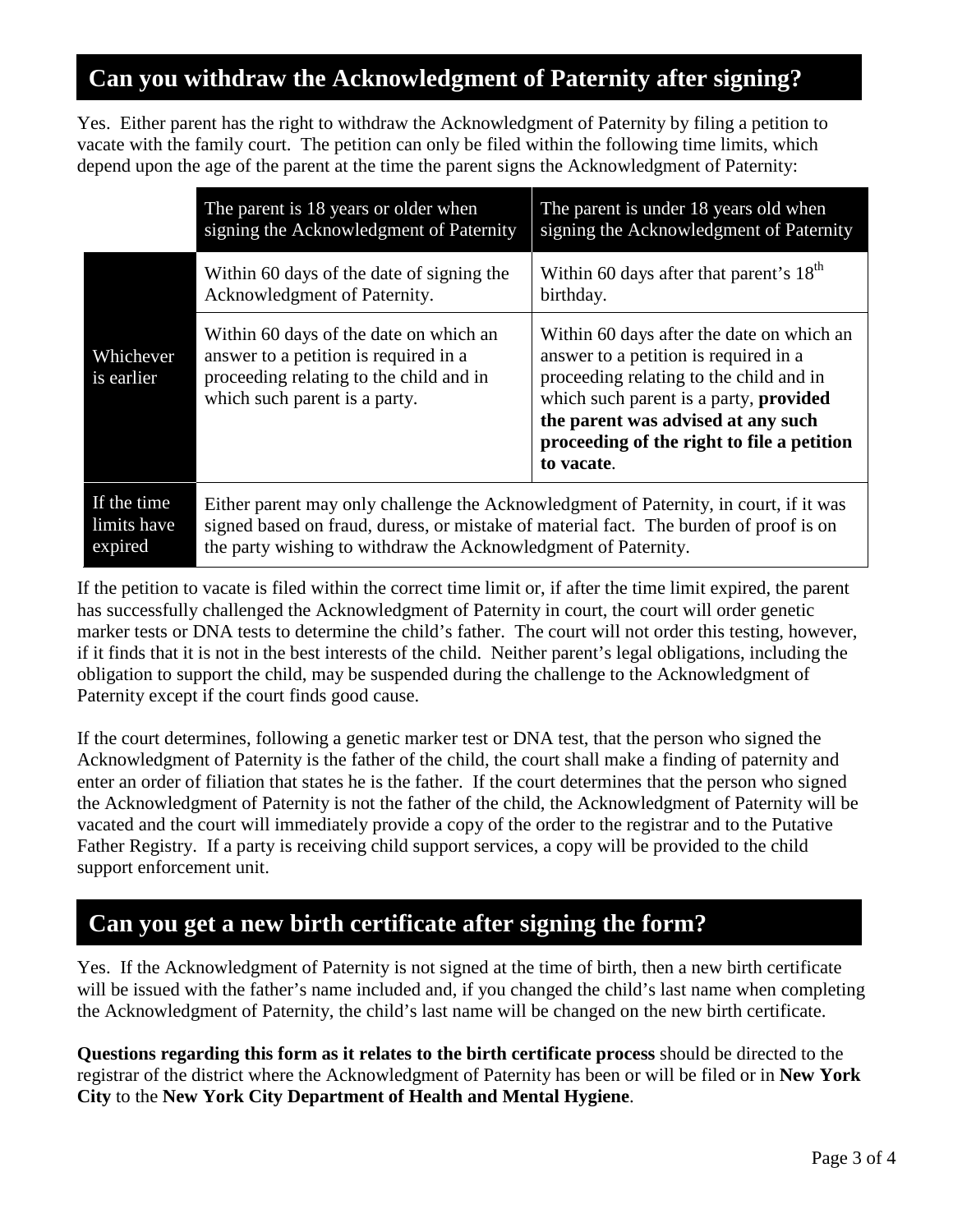# **Do you have to pay for a new birth certificate?**

If your **child was born in a New York hospital not in New York City**, and you are signing the Acknowledgment of Paternity after the original birth certificate was filed, the New York State Department of Health will issue you a free birth certificate.

If your **child was born in a New York City hospital,** and you are signing the Acknowledgment of Paternity after the original birth certificate was filed, the father will be issued one free birth certificate. If the child is less than one year old, the mother may exchange the original birth certificate at no cost; after one year there will be a replacement cost.

## **Why is establishing paternity important?**

There are benefits to establishing paternity for the mother, the father, and the child.

For the child:

- Legal record of the identity of both parents.
- Father's name on the birth certificate.
- Information on family medical history if needed for the purpose of the child's medical treatment.
- Emotional benefits of knowing both parents.
- Financial support from both parents, including child support, Social Security benefits, veterans benefits, military allowances, and inheritance.
- Health or life insurance from either parent, if available.

For the mother:

- Help in sharing parental responsibilities.
- Information about medical history if needed for the purpose of the child's medical treatment.
- Improved financial security for the child.
- Access to health insurance, if available.

For the father:

- Legal establishment of parental rights.
- Father's name on the birth certificate.
- Right to seek court ordered custody or visitation.
- Right to be informed and to have a say in adoption proceedings, if any.

# **What if you still have questions?**

Hospital staff are available to speak with you if you have any questions about this form or about establishing paternity. Hospital staff may also give you the telephone number of the local child support enforcement unit to answer any other questions you may have about the Acknowledgment of Paternity or establishing paternity.

Additional information about the form and an educational video about the voluntary acknowledgment of paternity process are available on the New York State Division of Child Support Enforcement website at [www.childsupport.ny.gov.](http://www.childsupport.ny.gov/)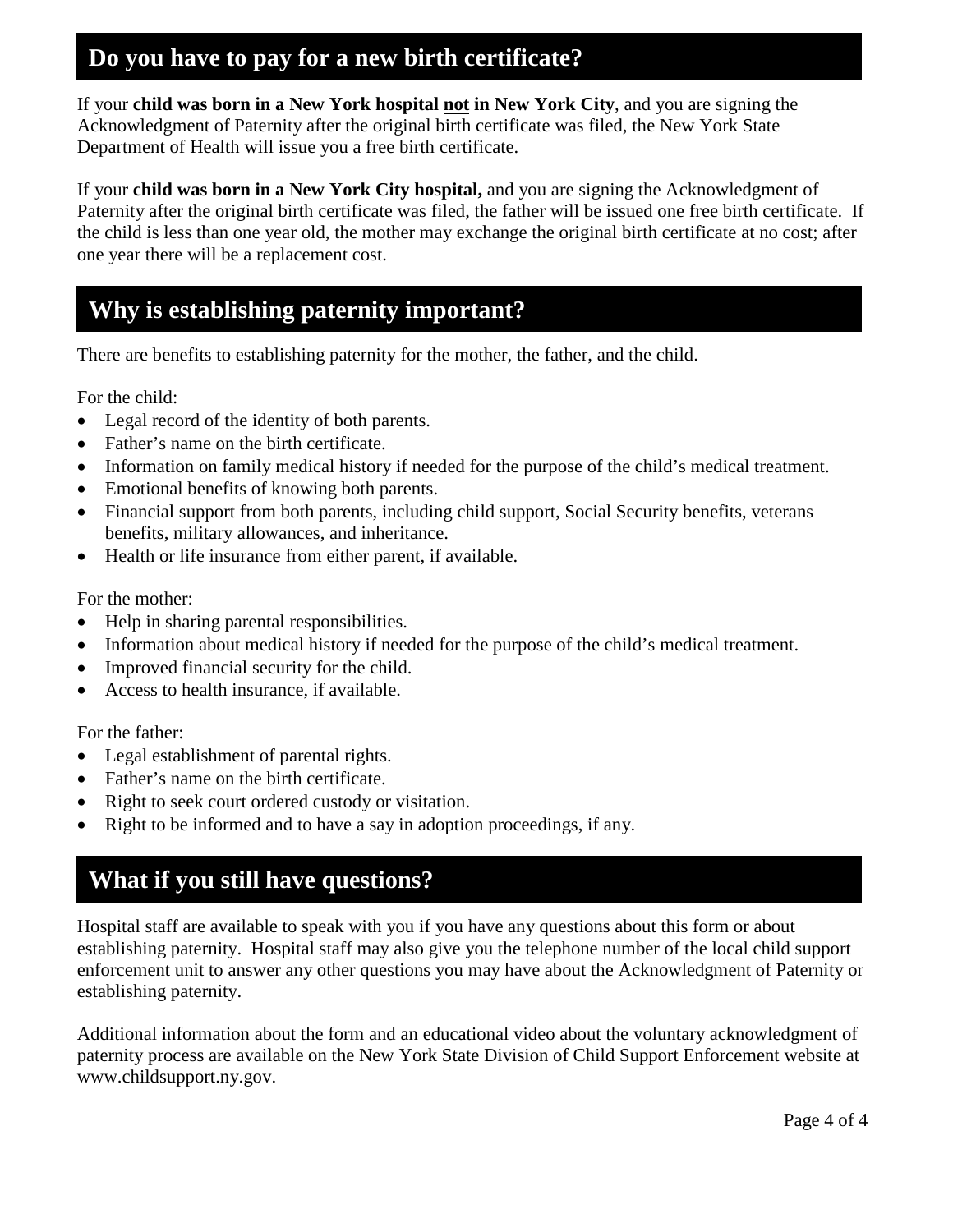#### **LDSS-4418 (Rev. 1/14) New York State Office of Temporary and Disability Assistance New York State Department of Health**

Pursuant to Section 4135-b of Public Health Law

Recorded District

Hospital Code (PFI Number) \_\_\_\_\_\_\_\_\_\_\_\_\_\_\_\_\_\_\_\_\_\_\_\_\_\_\_\_\_\_\_\_

Register Number \_\_\_\_\_\_\_\_\_\_\_\_\_\_\_\_\_\_\_\_\_\_\_\_\_\_\_\_\_\_\_\_\_\_\_\_\_\_\_\_\_

|                                                                                                                                                                                                                                                          |                                                                                                                                                                                                                                                                                                                                                              |                                                                                                                                                                                                                                                                                                                                                                                                                                                                                                                                             | <b>ACKNOWLEDGMENT OF PATERNITY</b>                                                                                         |              |                                                                                                                                                                              |                 |                        |              |                          |  |
|----------------------------------------------------------------------------------------------------------------------------------------------------------------------------------------------------------------------------------------------------------|--------------------------------------------------------------------------------------------------------------------------------------------------------------------------------------------------------------------------------------------------------------------------------------------------------------------------------------------------------------|---------------------------------------------------------------------------------------------------------------------------------------------------------------------------------------------------------------------------------------------------------------------------------------------------------------------------------------------------------------------------------------------------------------------------------------------------------------------------------------------------------------------------------------------|----------------------------------------------------------------------------------------------------------------------------|--------------|------------------------------------------------------------------------------------------------------------------------------------------------------------------------------|-----------------|------------------------|--------------|--------------------------|--|
|                                                                                                                                                                                                                                                          |                                                                                                                                                                                                                                                                                                                                                              | Check where signed:                                                                                                                                                                                                                                                                                                                                                                                                                                                                                                                         | (Please type or print clearly in blue or black ink.)<br>$\Box$ Hospital $\Box$ Child Support Office $\Box$ Birth Registrar |              |                                                                                                                                                                              |                 |                        | $\Box$ Other |                          |  |
|                                                                                                                                                                                                                                                          | First                                                                                                                                                                                                                                                                                                                                                        |                                                                                                                                                                                                                                                                                                                                                                                                                                                                                                                                             |                                                                                                                            |              |                                                                                                                                                                              |                 |                        |              |                          |  |
|                                                                                                                                                                                                                                                          | name                                                                                                                                                                                                                                                                                                                                                         |                                                                                                                                                                                                                                                                                                                                                                                                                                                                                                                                             |                                                                                                                            |              | name                                                                                                                                                                         |                 |                        |              |                          |  |
|                                                                                                                                                                                                                                                          | Last                                                                                                                                                                                                                                                                                                                                                         |                                                                                                                                                                                                                                                                                                                                                                                                                                                                                                                                             |                                                                                                                            |              | Sex $\Box$ Male $\Box$ Female                                                                                                                                                |                 |                        |              | Date of birth (MMDDYYYY) |  |
|                                                                                                                                                                                                                                                          | name                                                                                                                                                                                                                                                                                                                                                         |                                                                                                                                                                                                                                                                                                                                                                                                                                                                                                                                             |                                                                                                                            |              |                                                                                                                                                                              |                 |                        |              |                          |  |
| <b>CHILD</b>                                                                                                                                                                                                                                             | City of birth<br>Facility of birth                                                                                                                                                                                                                                                                                                                           |                                                                                                                                                                                                                                                                                                                                                                                                                                                                                                                                             |                                                                                                                            |              |                                                                                                                                                                              | County of birth |                        |              |                          |  |
|                                                                                                                                                                                                                                                          | If the child's birth certificate was already filed and you wish to change the child's last name, complete the following section:                                                                                                                                                                                                                             |                                                                                                                                                                                                                                                                                                                                                                                                                                                                                                                                             |                                                                                                                            |              |                                                                                                                                                                              |                 |                        |              |                          |  |
|                                                                                                                                                                                                                                                          | Last name on                                                                                                                                                                                                                                                                                                                                                 |                                                                                                                                                                                                                                                                                                                                                                                                                                                                                                                                             |                                                                                                                            |              | <b>New</b>                                                                                                                                                                   |                 |                        |              |                          |  |
|                                                                                                                                                                                                                                                          | original birth certificate                                                                                                                                                                                                                                                                                                                                   | We understand that signing this Acknowledgment of Paternity is voluntary and will establish paternity of our child and have the same force and effect as an order of filiation                                                                                                                                                                                                                                                                                                                                                              |                                                                                                                            |              | last name                                                                                                                                                                    |                 |                        |              |                          |  |
|                                                                                                                                                                                                                                                          |                                                                                                                                                                                                                                                                                                                                                              | determining paternity and entered after a court hearing including an obligation to provide support for our child. Except that only if this Acknowledgment of Paternity is filed<br>with the Registrar where the birth certificate is filed will the Acknowledgment of Paternity have such force and effect with respect to inheritance rights. We have received<br>written and oral notice of our legal rights (including the timeframes to withdraw), responsibilities, alternatives and the consequences of signing the Acknowledgment of |                                                                                                                            |              |                                                                                                                                                                              |                 |                        |              |                          |  |
|                                                                                                                                                                                                                                                          | First                                                                                                                                                                                                                                                                                                                                                        |                                                                                                                                                                                                                                                                                                                                                                                                                                                                                                                                             | Middle                                                                                                                     |              | Paternity, and we understand what the notice states. A copy of the written notice has been provided to us. We certify that the information we provide below is true.<br>Last |                 |                        |              |                          |  |
|                                                                                                                                                                                                                                                          | name                                                                                                                                                                                                                                                                                                                                                         |                                                                                                                                                                                                                                                                                                                                                                                                                                                                                                                                             | name                                                                                                                       |              |                                                                                                                                                                              |                 | name                   |              |                          |  |
|                                                                                                                                                                                                                                                          |                                                                                                                                                                                                                                                                                                                                                              | Street address (house/apt. number)                                                                                                                                                                                                                                                                                                                                                                                                                                                                                                          |                                                                                                                            |              |                                                                                                                                                                              |                 |                        |              |                          |  |
|                                                                                                                                                                                                                                                          |                                                                                                                                                                                                                                                                                                                                                              |                                                                                                                                                                                                                                                                                                                                                                                                                                                                                                                                             |                                                                                                                            |              |                                                                                                                                                                              |                 |                        |              |                          |  |
|                                                                                                                                                                                                                                                          |                                                                                                                                                                                                                                                                                                                                                              | City                                                                                                                                                                                                                                                                                                                                                                                                                                                                                                                                        |                                                                                                                            |              | <b>State</b>                                                                                                                                                                 |                 |                        |              | Zip                      |  |
|                                                                                                                                                                                                                                                          | Place of birth                                                                                                                                                                                                                                                                                                                                               | City                                                                                                                                                                                                                                                                                                                                                                                                                                                                                                                                        |                                                                                                                            | <b>State</b> |                                                                                                                                                                              |                 |                        | Country      |                          |  |
| <b>FATHER</b>                                                                                                                                                                                                                                            | Date of birth (MMDDYYYY)                                                                                                                                                                                                                                                                                                                                     |                                                                                                                                                                                                                                                                                                                                                                                                                                                                                                                                             |                                                                                                                            |              |                                                                                                                                                                              |                 | Social Security number |              |                          |  |
|                                                                                                                                                                                                                                                          |                                                                                                                                                                                                                                                                                                                                                              |                                                                                                                                                                                                                                                                                                                                                                                                                                                                                                                                             | I hereby acknowledge that I am the biological father of the child named above.                                             |              |                                                                                                                                                                              |                 |                        |              |                          |  |
|                                                                                                                                                                                                                                                          | Signature<br>Date (MMDDYYYY)                                                                                                                                                                                                                                                                                                                                 |                                                                                                                                                                                                                                                                                                                                                                                                                                                                                                                                             |                                                                                                                            |              |                                                                                                                                                                              |                 |                        |              |                          |  |
|                                                                                                                                                                                                                                                          | <b>WITNESS</b><br><b>SECTION</b>                                                                                                                                                                                                                                                                                                                             |                                                                                                                                                                                                                                                                                                                                                                                                                                                                                                                                             | Print Name                                                                                                                 |              |                                                                                                                                                                              |                 | Date (MMDDYYYY)        |              |                          |  |
|                                                                                                                                                                                                                                                          | (Witness cannot<br>be related to<br>mother or father.)                                                                                                                                                                                                                                                                                                       | Witness Signature                                                                                                                                                                                                                                                                                                                                                                                                                                                                                                                           |                                                                                                                            |              | Print Name                                                                                                                                                                   |                 |                        |              | Date (MMDDYYYY)          |  |
|                                                                                                                                                                                                                                                          | First                                                                                                                                                                                                                                                                                                                                                        |                                                                                                                                                                                                                                                                                                                                                                                                                                                                                                                                             | Middle                                                                                                                     |              |                                                                                                                                                                              |                 | Last                   |              |                          |  |
|                                                                                                                                                                                                                                                          | name                                                                                                                                                                                                                                                                                                                                                         |                                                                                                                                                                                                                                                                                                                                                                                                                                                                                                                                             | name                                                                                                                       |              |                                                                                                                                                                              |                 | name                   |              |                          |  |
|                                                                                                                                                                                                                                                          | Maiden name (last name only)                                                                                                                                                                                                                                                                                                                                 |                                                                                                                                                                                                                                                                                                                                                                                                                                                                                                                                             |                                                                                                                            |              |                                                                                                                                                                              |                 |                        |              |                          |  |
|                                                                                                                                                                                                                                                          |                                                                                                                                                                                                                                                                                                                                                              | Street address (house/apt. number)                                                                                                                                                                                                                                                                                                                                                                                                                                                                                                          |                                                                                                                            |              |                                                                                                                                                                              |                 |                        |              |                          |  |
|                                                                                                                                                                                                                                                          | City                                                                                                                                                                                                                                                                                                                                                         |                                                                                                                                                                                                                                                                                                                                                                                                                                                                                                                                             |                                                                                                                            |              | <b>State</b>                                                                                                                                                                 |                 |                        |              | Zip                      |  |
| <b>MOTHER</b>                                                                                                                                                                                                                                            | Place of birth                                                                                                                                                                                                                                                                                                                                               | City                                                                                                                                                                                                                                                                                                                                                                                                                                                                                                                                        |                                                                                                                            | State        |                                                                                                                                                                              |                 |                        | Country      |                          |  |
|                                                                                                                                                                                                                                                          | Date of birth (MMDDYYYY)                                                                                                                                                                                                                                                                                                                                     |                                                                                                                                                                                                                                                                                                                                                                                                                                                                                                                                             |                                                                                                                            |              |                                                                                                                                                                              |                 | Social Security number |              |                          |  |
|                                                                                                                                                                                                                                                          | I hereby consent to the Acknowledgment of Paternity for my child named above, and acknowledge that the man named above is the only possible father of my child who was born<br>to me. I state that I was not married at any time during the pregnancy or when the child was born OR, I state that I have subsequently married the child's biological father. |                                                                                                                                                                                                                                                                                                                                                                                                                                                                                                                                             |                                                                                                                            |              |                                                                                                                                                                              |                 |                        |              |                          |  |
|                                                                                                                                                                                                                                                          | Signature                                                                                                                                                                                                                                                                                                                                                    |                                                                                                                                                                                                                                                                                                                                                                                                                                                                                                                                             |                                                                                                                            |              | Date (MMDDYYYY)                                                                                                                                                              |                 |                        |              |                          |  |
|                                                                                                                                                                                                                                                          | Witness Signature<br><b>WITNESS</b><br><b>SECTION</b>                                                                                                                                                                                                                                                                                                        |                                                                                                                                                                                                                                                                                                                                                                                                                                                                                                                                             | <b>Print Name</b>                                                                                                          |              |                                                                                                                                                                              |                 |                        |              | Date (MMDDYYYY)          |  |
|                                                                                                                                                                                                                                                          | (Witness cannot)<br>Witness Signature<br>be related to<br>mother or father.)                                                                                                                                                                                                                                                                                 |                                                                                                                                                                                                                                                                                                                                                                                                                                                                                                                                             |                                                                                                                            |              | Print Name                                                                                                                                                                   |                 |                        |              | Date (MMDDYYYY)          |  |
|                                                                                                                                                                                                                                                          |                                                                                                                                                                                                                                                                                                                                                              |                                                                                                                                                                                                                                                                                                                                                                                                                                                                                                                                             | For Official Use Only                                                                                                      |              |                                                                                                                                                                              |                 |                        |              |                          |  |
| The above Acknowledgment of Paternity is hereby filed with the<br>registrar on<br>If this document is to amend a birth certificate, I certify that I have examined the original record this seeks to amend and the information on this document matches. |                                                                                                                                                                                                                                                                                                                                                              |                                                                                                                                                                                                                                                                                                                                                                                                                                                                                                                                             |                                                                                                                            |              |                                                                                                                                                                              |                 |                        |              |                          |  |
|                                                                                                                                                                                                                                                          |                                                                                                                                                                                                                                                                                                                                                              | There are no omissions or apparent errors that render it unacceptable for amending the birth record. This document is therefore approved.                                                                                                                                                                                                                                                                                                                                                                                                   |                                                                                                                            |              |                                                                                                                                                                              |                 |                        |              |                          |  |
|                                                                                                                                                                                                                                                          |                                                                                                                                                                                                                                                                                                                                                              |                                                                                                                                                                                                                                                                                                                                                                                                                                                                                                                                             |                                                                                                                            |              |                                                                                                                                                                              |                 |                        | MM/DD/YYYY   |                          |  |
| State Registrar/Deputy City Registrar Signature                                                                                                                                                                                                          |                                                                                                                                                                                                                                                                                                                                                              |                                                                                                                                                                                                                                                                                                                                                                                                                                                                                                                                             |                                                                                                                            |              |                                                                                                                                                                              |                 |                        |              |                          |  |